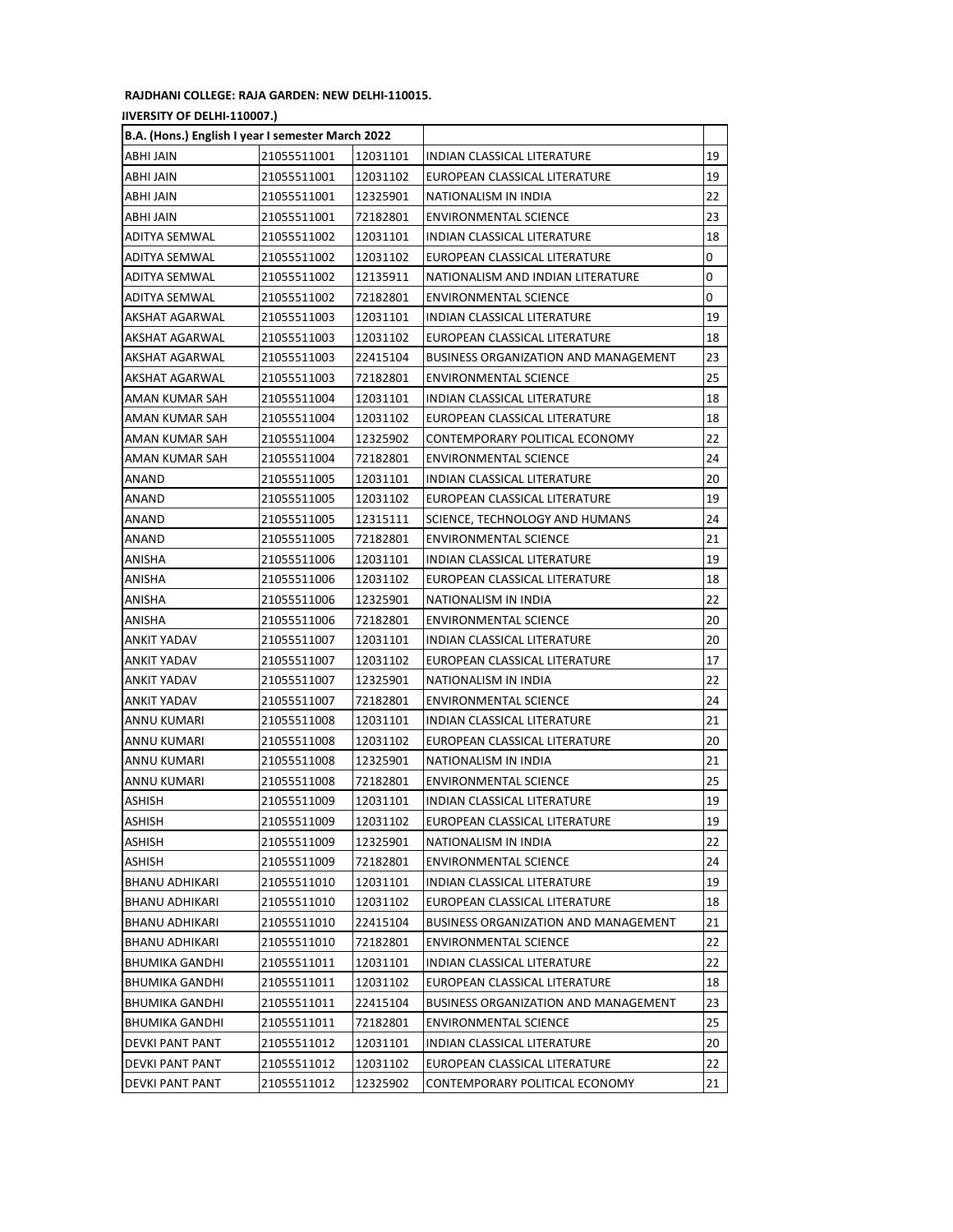| <b>DEVKI PANT PANT</b>   | 21055511012 | 72182801 | ENVIRONMENTAL SCIENCE                     | 25 |
|--------------------------|-------------|----------|-------------------------------------------|----|
| DHRUV ROHTGI             | 21055511013 | 12031101 | INDIAN CLASSICAL LITERATURE               | 19 |
| DHRUV ROHTGI             | 21055511013 | 12031102 | EUROPEAN CLASSICAL LITERATURE             | 21 |
| <b>DHRUV ROHTGI</b>      | 21055511013 | 22415104 | BUSINESS ORGANIZATION AND MANAGEMENT      | 19 |
| <b>DHRUV ROHTGI</b>      | 21055511013 | 72182801 | <b>ENVIRONMENTAL SCIENCE</b>              | 21 |
| HIMANSHU VERMA           | 21055511014 | 12031101 | INDIAN CLASSICAL LITERATURE               | 19 |
| <b>HIMANSHU VERMA</b>    | 21055511014 | 12031102 | EUROPEAN CLASSICAL LITERATURE             | 21 |
| HIMANSHU VERMA           | 21055511014 | 12325902 | CONTEMPORARY POLITICAL ECONOMY            | 21 |
| HIMANSHU VERMA           | 21055511014 | 72182801 | ENVIRONMENTAL SCIENCE                     | 23 |
| <b>ISHIKA</b>            | 21055511015 | 12031101 | INDIAN CLASSICAL LITERATURE               | 20 |
| <b>ISHIKA</b>            | 21055511015 | 12031102 | EUROPEAN CLASSICAL LITERATURE             | 19 |
| <b>ISHIKA</b>            | 21055511015 | 12325902 | CONTEMPORARY POLITICAL ECONOMY            | 22 |
| <b>ISHIKA</b>            | 21055511015 | 72182801 | ENVIRONMENTAL SCIENCE                     | 22 |
| JAGRATI                  | 21055511016 | 12031101 | INDIAN CLASSICAL LITERATURE               | 18 |
| JAGRATI                  | 21055511016 | 12031102 | EUROPEAN CLASSICAL LITERATURE             | 19 |
| JAGRATI                  | 21055511016 | 12325901 | NATIONALISM IN INDIA                      | 21 |
| JAGRATI                  | 21055511016 | 72182801 | <b>ENVIRONMENTAL SCIENCE</b>              | 12 |
| JATIN BENIWAL            | 21055511017 | 12031101 | INDIAN CLASSICAL LITERATURE               | 18 |
| JATIN BENIWAL            | 21055511017 | 12031102 | EUROPEAN CLASSICAL LITERATURE             | 18 |
| JATIN BENIWAL            | 21055511017 | 12325901 | NATIONALISM IN INDIA                      | 22 |
| JATIN BENIWAL            | 21055511017 | 72182801 | <b>ENVIRONMENTAL SCIENCE</b>              | 21 |
| KANIKA BHARDWAJ          | 21055511018 | 12031101 | INDIAN CLASSICAL LITERATURE               | 19 |
| KANIKA BHARDWAJ          | 21055511018 | 12031102 | EUROPEAN CLASSICAL LITERATURE             | 19 |
| KANIKA BHARDWAJ          | 21055511018 | 12325901 | NATIONALISM IN INDIA                      | 23 |
| KANIKA BHARDWAJ          | 21055511018 | 72182801 | <b>ENVIRONMENTAL SCIENCE</b>              | 23 |
| <b>KARAN SAH</b>         | 21055511019 | 12031101 | INDIAN CLASSICAL LITERATURE               | 18 |
| <b>KARAN SAH</b>         | 21055511019 | 12031102 | EUROPEAN CLASSICAL LITERATURE             | 16 |
| KARAN SAH                | 21055511019 | 12325901 | NATIONALISM IN INDIA                      | 20 |
| KARAN SAH                | 21055511019 | 72182801 | <b>ENVIRONMENTAL SCIENCE</b>              | 24 |
| KHUSHI ARORA             | 21055511020 | 12031101 | INDIAN CLASSICAL LITERATURE               | 19 |
| KHUSHI ARORA             | 21055511020 | 12031102 | EUROPEAN CLASSICAL LITERATURE             | 17 |
| KHUSHI ARORA             | 21055511020 | 12325901 | NATIONALISM IN INDIA                      | 22 |
| KHUSHI ARORA             | 21055511020 | 72182801 | <b>ENVIRONMENTAL SCIENCE</b>              | 25 |
| KISHALAY JHA             | 21055511021 | 12031101 | INDIAN CLASSICAL LITERATURE               | 22 |
| <b>KISHALAY JHA</b>      | 21055511021 | 12031102 | EUROPEAN CLASSICAL LITERATURE             | 23 |
| KISHALAY JHA             | 21055511021 | 12325902 | CONTEMPORARY POLITICAL ECONOMY            | 23 |
| KISHALAY JHA             | 21055511021 | 72182801 | ENVIRONMENTAL SCIENCE                     | 21 |
| <b>LALIT KUMAR</b>       | 21055511022 | 12031101 | INDIAN CLASSICAL LITERATURE               | 18 |
| <b>LALIT KUMAR</b>       | 21055511022 | 12031102 | EUROPEAN CLASSICAL LITERATURE             | 17 |
| <b>LALIT KUMAR</b>       | 21055511022 | 12325901 | NATIONALISM IN INDIA                      | 22 |
| <b>LALIT KUMAR</b>       | 21055511022 | 72182801 | ENVIRONMENTAL SCIENCE                     | 19 |
| <b>MANISH SINGH NEGI</b> | 21055511023 | 12031101 | INDIAN CLASSICAL LITERATURE               | 19 |
| MANISH SINGH NEGI        | 21055511023 | 12031102 | EUROPEAN CLASSICAL LITERATURE             | 18 |
| <b>MANISH SINGH NEGI</b> | 21055511023 | 12325901 | NATIONALISM IN INDIA                      | 22 |
| <b>MANISH SINGH NEGI</b> | 21055511023 | 72182801 | <b>ENVIRONMENTAL SCIENCE</b>              | 25 |
| MANISHA                  | 21055511024 | 12031101 | INDIAN CLASSICAL LITERATURE               | 18 |
| MANISHA                  | 21055511024 | 12031102 | EUROPEAN CLASSICAL LITERATURE             | 17 |
|                          |             |          | DELHI THROUGH THE AGES: THE MAKING OF ITS |    |
| <b>MANISHA</b>           | 21055511024 | 12315110 | EARLY MODERN HISTORY                      | 0  |
| <b>MANISHA</b>           | 21055511024 | 72182801 | <b>ENVIRONMENTAL SCIENCE</b>              | 22 |
| <b>MANNU</b>             | 21055511025 | 12031101 | INDIAN CLASSICAL LITERATURE               | 20 |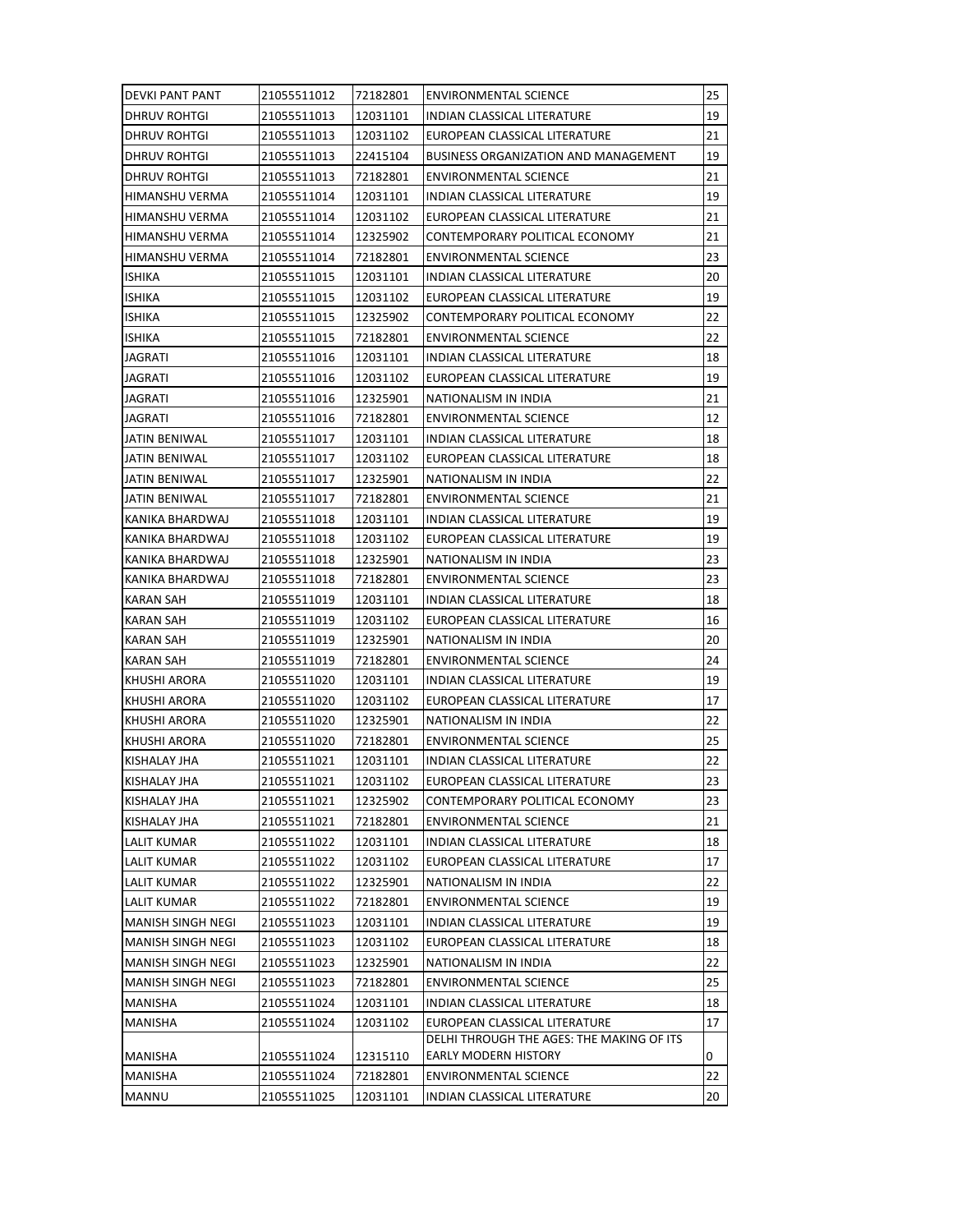| <b>MANNU</b>                         | 21055511025                | 12031102             | EUROPEAN CLASSICAL LITERATURE                                                | 18       |
|--------------------------------------|----------------------------|----------------------|------------------------------------------------------------------------------|----------|
| MANNU                                | 21055511025                | 12315108             | DELHI THROUGH THE AGES                                                       | 0        |
| <b>MANNU</b>                         | 21055511025                | 72182801             | ENVIRONMENTAL SCIENCE                                                        | 23       |
| <b>MOHIT</b>                         | 21055511026                | 12031101             | INDIAN CLASSICAL LITERATURE                                                  | 18       |
| <b>MOHIT</b>                         | 21055511026                | 12031102             | EUROPEAN CLASSICAL LITERATURE                                                | 18       |
| MOHIT                                | 21055511026                | 12325901             | NATIONALISM IN INDIA                                                         | 22       |
| <b>MOHIT</b>                         | 21055511026                | 72182801             | <b>ENVIRONMENTAL SCIENCE</b>                                                 | 24       |
| <b>NEHA ARYA</b>                     | 21055511027                | 12031101             | INDIAN CLASSICAL LITERATURE                                                  | 19       |
| NEHA ARYA                            | 21055511027                | 12031102             | EUROPEAN CLASSICAL LITERATURE                                                | 19       |
| NEHA ARYA                            | 21055511027                | 12325902             | CONTEMPORARY POLITICAL ECONOMY                                               | 21       |
| NEHA ARYA                            | 21055511027                | 72182801             | <b>ENVIRONMENTAL SCIENCE</b>                                                 | 25       |
| NEHA KUMARI                          | 21055511028                | 12031101             | INDIAN CLASSICAL LITERATURE                                                  | 18       |
| NEHA KUMARI                          | 21055511028                | 12031102             | EUROPEAN CLASSICAL LITERATURE                                                | 17       |
| NEHA KUMARI                          | 21055511028                | 12325901             | NATIONALISM IN INDIA                                                         | 22       |
| NEHA KUMARI                          | 21055511028                | 72182801             | ENVIRONMENTAL SCIENCE                                                        | 25       |
| <b>NIKITA</b>                        | 21055511029                | 12031101             | <b>INDIAN CLASSICAL LITERATURE</b>                                           | 20       |
| <b>NIKITA</b>                        | 21055511029                | 12031102             | EUROPEAN CLASSICAL LITERATURE                                                | 19       |
| <b>NIKITA</b>                        | 21055511029                | 12315111             | SCIENCE, TECHNOLOGY AND HUMANS                                               | 24       |
| <b>NIKITA</b>                        | 21055511029                | 72182801             | <b>ENVIRONMENTAL SCIENCE</b>                                                 | 25       |
| <b>NINGTHOUJAM</b>                   |                            |                      |                                                                              |          |
| CHINGKHEILAKPA<br><b>NINGTHOUJAM</b> | 21055511030                | 12031101             | INDIAN CLASSICAL LITERATURE                                                  | 19       |
| CHINGKHEILAKPA                       | 21055511030                | 12031102             | EUROPEAN CLASSICAL LITERATURE                                                | 20       |
| <b>NINGTHOUJAM</b>                   |                            |                      |                                                                              |          |
| CHINGKHEILAKPA                       | 21055511030                | 12325902             | CONTEMPORARY POLITICAL ECONOMY                                               | 22       |
| NINGTHOUJAM                          |                            |                      |                                                                              | 22       |
| CHINGKHEILAKPA                       | 21055511030                | 72182801             | <b>ENVIRONMENTAL SCIENCE</b>                                                 | 19       |
| PRACHI                               | 21055511031                | 12031101             | INDIAN CLASSICAL LITERATURE                                                  |          |
| PRACHI<br>PRACHI                     | 21055511031                | 12031102<br>22415104 | EUROPEAN CLASSICAL LITERATURE<br><b>BUSINESS ORGANIZATION AND MANAGEMENT</b> | 20<br>23 |
| PRACHI                               | 21055511031<br>21055511031 |                      |                                                                              | 24       |
| <b>PREETI SHUKLA</b>                 | 21055511032                | 72182801<br>12031101 | ENVIRONMENTAL SCIENCE<br>INDIAN CLASSICAL LITERATURE                         | 19       |
| <b>PREETI SHUKLA</b>                 | 21055511032                | 12031102             | EUROPEAN CLASSICAL LITERATURE                                                | 19       |
| <b>PREETI SHUKLA</b>                 | 21055511032                | 12325901             | NATIONALISM IN INDIA                                                         | 22       |
| <b>PREETI SHUKLA</b>                 | 21055511032                | 72182801             | <b>ENVIRONMENTAL SCIENCE</b>                                                 | 22       |
| <b>PRERNA</b>                        | 21055511033                | 12031101             | INDIAN CLASSICAL LITERATURE                                                  | 19       |
| PRERNA                               | 21055511033                | 12031102             | EUROPEAN CLASSICAL LITERATURE                                                | 19       |
| PRERNA                               | 21055511033                | 22415104             | <b>BUSINESS ORGANIZATION AND MANAGEMENT</b>                                  | 23       |
| PRERNA                               | 21055511033                | 72182801             | <b>ENVIRONMENTAL SCIENCE</b>                                                 | 23       |
| <b>PRINCE SINGH</b>                  | 21055511034                | 12031101             | INDIAN CLASSICAL LITERATURE                                                  | 19       |
| PRINCE SINGH                         | 21055511034                | 12031102             | EUROPEAN CLASSICAL LITERATURE                                                | 18       |
|                                      |                            |                      |                                                                              |          |
| PRINCE SINGH                         | 21055511034                | 12275101             | INTRODUCTORY MICROECONOMICS-ECONOMICS-I                                      | 20       |
| PRINCE SINGH                         | 21055511034                | 72182801             | <b>ENVIRONMENTAL SCIENCE</b>                                                 | 25       |
| PRIYA                                | 21055511035                | 12031101             | INDIAN CLASSICAL LITERATURE                                                  | 19       |
| PRIYA                                | 21055511035                | 12031102             | EUROPEAN CLASSICAL LITERATURE                                                | 19       |
| PRIYA                                | 21055511035                | 22415104             | <b>BUSINESS ORGANIZATION AND MANAGEMENT</b>                                  | 22       |
| PRIYA                                | 21055511035                | 72182801             | <b>ENVIRONMENTAL SCIENCE</b>                                                 | 24       |
| PRIYA                                | 21055511036                | 12031101             | INDIAN CLASSICAL LITERATURE                                                  | 19       |
| PRIYA                                | 21055511036                | 12031102             | EUROPEAN CLASSICAL LITERATURE                                                | 18       |
|                                      |                            |                      | DELHI THROUGH THE AGES: THE MAKING OF ITS                                    |          |
| PRIYA                                | 21055511036                | 12315110             | EARLY MODERN HISTORY                                                         | 21       |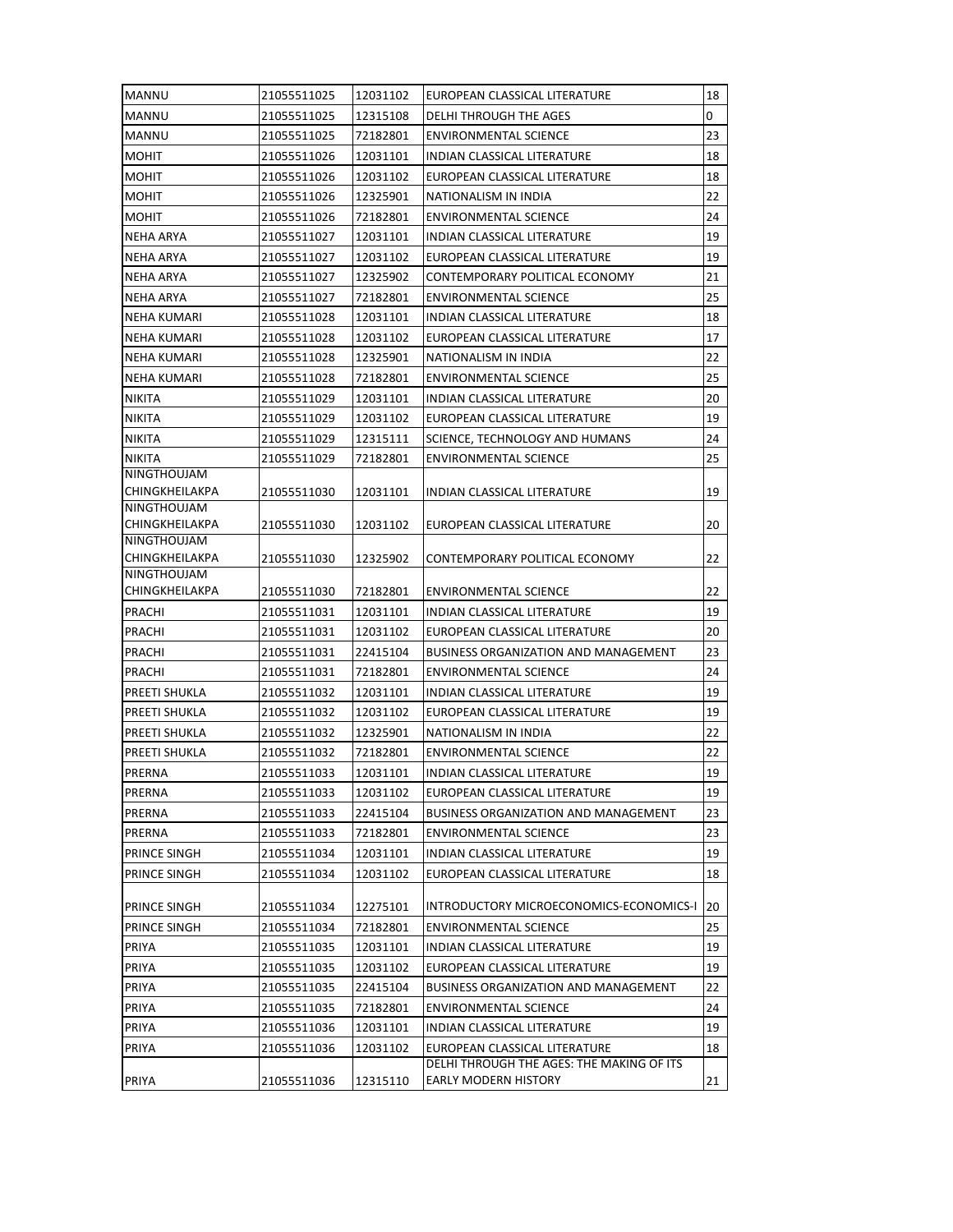| PRIYA                                      | 21055511036 | 72182801             | <b>ENVIRONMENTAL SCIENCE</b>                                             | 24 |
|--------------------------------------------|-------------|----------------------|--------------------------------------------------------------------------|----|
| PRIYANSHU SRIVASTAV                        | 21055511037 | 12031101             | INDIAN CLASSICAL LITERATURE                                              | 18 |
| PRIYANSHU SRIVASTAV                        | 21055511037 | 12031102             | EUROPEAN CLASSICAL LITERATURE                                            | 19 |
| PRIYANSHU SRIVASTAV                        | 21055511037 | 12325902             | CONTEMPORARY POLITICAL ECONOMY                                           | 22 |
| PRIYANSHU SRIVASTAV                        | 21055511037 | 72182801             | ENVIRONMENTAL SCIENCE                                                    | 21 |
| PULKIT RANA                                | 21055511038 | 12031101             | <b>INDIAN CLASSICAL LITERATURE</b>                                       | 18 |
| <b>PULKIT RANA</b>                         | 21055511038 | 12031102             | EUROPEAN CLASSICAL LITERATURE                                            | 0  |
| <b>PULKIT RANA</b>                         | 21055511038 | 12325902             | CONTEMPORARY POLITICAL ECONOMY                                           | 22 |
| PULKIT RANA                                | 21055511038 | 72182801             | ENVIRONMENTAL SCIENCE                                                    | 22 |
| <b>PUNEET SHARMA</b>                       | 21055511039 | 12031101             | INDIAN CLASSICAL LITERATURE                                              | 18 |
| <b>PUNEET SHARMA</b>                       | 21055511039 | 12031102             | EUROPEAN CLASSICAL LITERATURE                                            | 19 |
| PUNEET SHARMA                              | 21055511039 | 12325901             | NATIONALISM IN INDIA                                                     | 20 |
| PUNEET SHARMA                              | 21055511039 | 72182801             | <b>ENVIRONMENTAL SCIENCE</b>                                             | 21 |
| RAHUL                                      | 21055511040 | 12031101             | INDIAN CLASSICAL LITERATURE                                              | 19 |
| RAHUL                                      | 21055511040 | 12031102             | EUROPEAN CLASSICAL LITERATURE                                            | 18 |
| <b>RAHUL</b>                               | 21055511040 | 12315110             | DELHI THROUGH THE AGES: THE MAKING OF ITS<br><b>EARLY MODERN HISTORY</b> | 23 |
| RAHUL                                      | 21055511040 | 72182801             | <b>ENVIRONMENTAL SCIENCE</b>                                             | 23 |
| RAHUL .R. AGGARWAL                         | 21055511041 | 12031101             | INDIAN CLASSICAL LITERATURE                                              | 19 |
| RAHUL .R. AGGARWAL                         | 21055511041 | 12031102             | EUROPEAN CLASSICAL LITERATURE                                            | 18 |
| RAHUL .R. AGGARWAL                         | 21055511041 | 22415104             | <b>BUSINESS ORGANIZATION AND MANAGEMENT</b>                              | 19 |
| RAHUL .R. AGGARWAL                         | 21055511041 | 72182801             | <b>ENVIRONMENTAL SCIENCE</b>                                             | 25 |
| RAJ KUMAR MAHTO                            | 21055511042 | 12031101             | INDIAN CLASSICAL LITERATURE                                              | 17 |
| RAJ KUMAR MAHTO                            | 21055511042 | 12031102             | EUROPEAN CLASSICAL LITERATURE                                            | 18 |
| RAJ KUMAR MAHTO                            | 21055511042 | 12325901             | NATIONALISM IN INDIA                                                     | 22 |
| RAJ KUMAR MAHTO                            | 21055511042 | 72182801             | ENVIRONMENTAL SCIENCE                                                    | 24 |
| RAKESH CHAUPAL                             | 21055511043 | 12031101             | INDIAN CLASSICAL LITERATURE                                              | 17 |
| RAKESH CHAUPAL                             | 21055511043 | 12031102             | EUROPEAN CLASSICAL LITERATURE                                            | 18 |
| RAKESH CHAUPAL                             | 21055511043 | 12325901             | NATIONALISM IN INDIA                                                     | 18 |
| <b>RAKESH CHAUPAL</b>                      | 21055511043 | 72182801             | <b>ENVIRONMENTAL SCIENCE</b>                                             | 23 |
| RISHITA SHARMA                             | 21055511044 | 12031101             | INDIAN CLASSICAL LITERATURE                                              | 22 |
| RISHITA SHARMA                             | 21055511044 | 12031102             | EUROPEAN CLASSICAL LITERATURE                                            | 21 |
|                                            |             |                      |                                                                          |    |
| RISHITA SHARMA                             | 21055511044 | 12275101<br>72182801 | INTRODUCTORY MICROECONOMICS-ECONOMICS-I 22                               |    |
| RISHITA SHARMA<br><b>ROBIOL BIKASH</b>     | 21055511044 |                      | <b>ENVIRONMENTAL SCIENCE</b>                                             | 25 |
| <b>TONGCHANGYA</b>                         | 21055511045 | 12031101             | INDIAN CLASSICAL LITERATURE                                              | 20 |
| ROBIOL BIKASH                              |             |                      |                                                                          |    |
| TONGCHANGYA                                | 21055511045 | 12031102             | EUROPEAN CLASSICAL LITERATURE                                            | 20 |
| <b>ROBIOL BIKASH</b><br><b>TONGCHANGYA</b> |             |                      |                                                                          |    |
| ROBIOL BIKASH                              | 21055511045 | 12325901             | NATIONALISM IN INDIA                                                     | 21 |
| TONGCHANGYA                                | 21055511045 | 72182801             | ENVIRONMENTAL SCIENCE                                                    | 22 |
| <b>SAHIL</b>                               | 21055511046 | 12031101             | INDIAN CLASSICAL LITERATURE                                              | 19 |
| <b>SAHIL</b>                               | 21055511046 | 12031102             | EUROPEAN CLASSICAL LITERATURE                                            | 19 |
|                                            |             |                      |                                                                          |    |
| <b>SAHIL</b>                               | 21055511046 | 12275101             | INTRODUCTORY MICROECONOMICS-ECONOMICS-I                                  | 22 |
| <b>SAHIL</b>                               | 21055511046 | 72182801             | <b>ENVIRONMENTAL SCIENCE</b>                                             | 25 |
| SAKSHAM BHATT                              | 21055511047 | 12031101             | INDIAN CLASSICAL LITERATURE                                              | 18 |
| SAKSHAM BHATT                              | 21055511047 | 12031102             | EUROPEAN CLASSICAL LITERATURE                                            | 17 |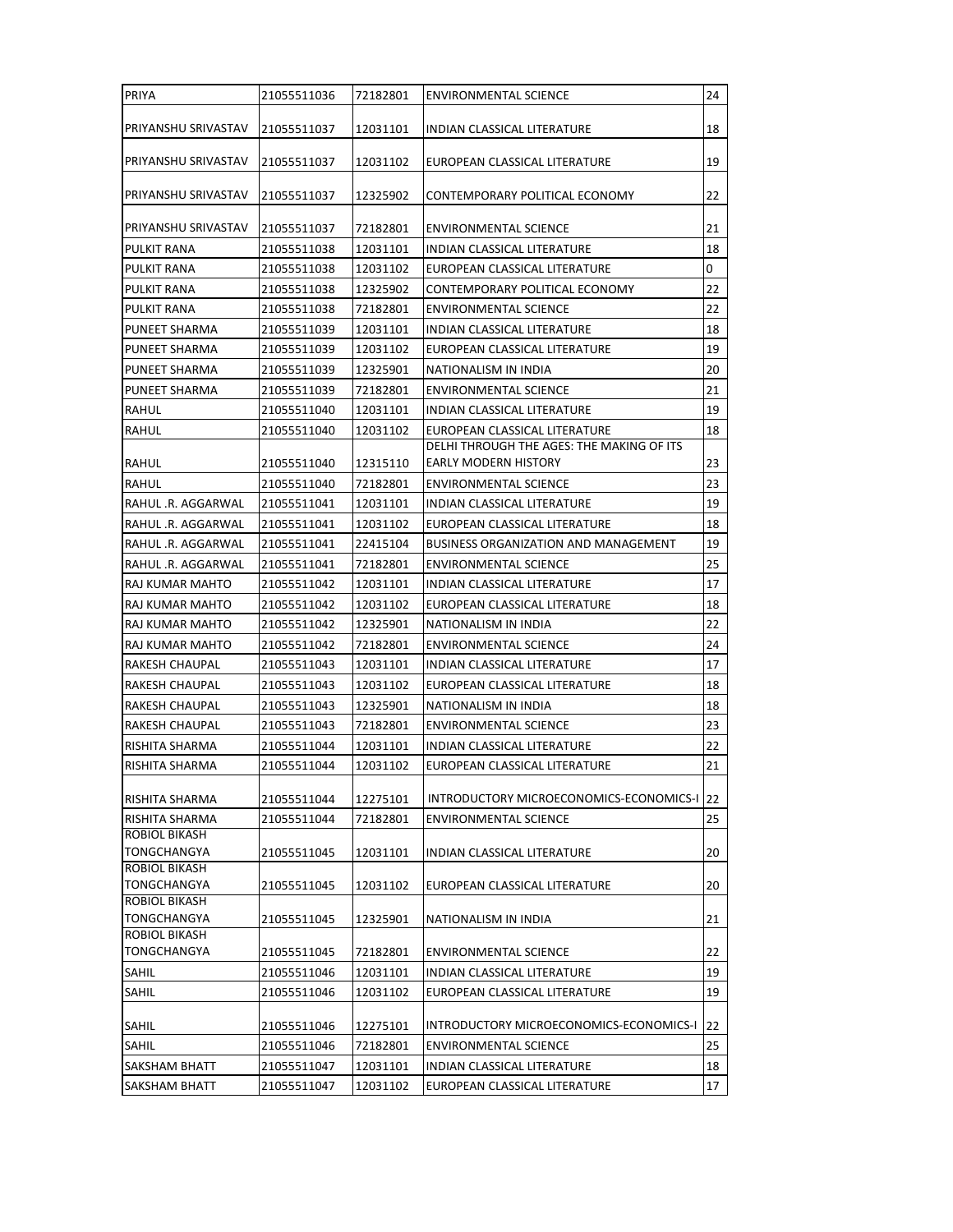| SAKSHAM BHATT         | 21055511047 | 12325901 | NATIONALISM IN INDIA                      | 23 |
|-----------------------|-------------|----------|-------------------------------------------|----|
| SAKSHAM BHATT         | 21055511047 | 72182801 | ENVIRONMENTAL SCIENCE                     | 13 |
| SAKSHI YADAV          | 21055511048 | 12031101 | INDIAN CLASSICAL LITERATURE               | 19 |
| ISAKSHI YADAV         | 21055511048 | 12031102 | EUROPEAN CLASSICAL LITERATURE             | 19 |
| SAKSHI YADAV          | 21055511048 | 12325901 | NATIONALISM IN INDIA                      | 22 |
| SAKSHI YADAV          | 21055511048 | 72182801 | ENVIRONMENTAL SCIENCE                     | 24 |
| <b>SAMARTH CHALIA</b> | 21055511049 | 12031101 | INDIAN CLASSICAL LITERATURE               | 19 |
| <b>SAMARTH CHALIA</b> | 21055511049 | 12031102 | EUROPEAN CLASSICAL LITERATURE             | 18 |
| SAMARTH CHALIA        | 21055511049 | 12325901 | NATIONALISM IN INDIA                      | 20 |
| SAMARTH CHALIA        | 21055511049 | 72182801 | <b>ENVIRONMENTAL SCIENCE</b>              | 25 |
| SANJULA               | 21055511050 | 12031101 | <b>INDIAN CLASSICAL LITERATURE</b>        | 21 |
| SANJULA               | 21055511050 | 12031102 | EUROPEAN CLASSICAL LITERATURE             | 18 |
| SANJULA               | 21055511050 | 12325902 | CONTEMPORARY POLITICAL ECONOMY            | 21 |
| SANJULA               | 21055511050 | 72182801 | ENVIRONMENTAL SCIENCE                     | 22 |
| SAURAV KUMAR JHA      | 21055511051 | 12031101 | INDIAN CLASSICAL LITERATURE               | 21 |
| SAURAV KUMAR JHA      | 21055511051 | 12031102 | EUROPEAN CLASSICAL LITERATURE             | 19 |
|                       |             |          | DELHI THROUGH THE AGES: THE MAKING OF ITS |    |
| ISAURAV KUMAR JHA     | 21055511051 | 12315110 | EARLY MODERN HISTORY                      | 22 |
| SAURAV KUMAR JHA      | 21055511051 | 72182801 | ENVIRONMENTAL SCIENCE                     | 25 |
| SAURAV SINGH          | 21055511052 | 12031101 | <b>INDIAN CLASSICAL LITERATURE</b>        | 18 |
| <b>SAURAV SINGH</b>   | 21055511052 | 12031102 | EUROPEAN CLASSICAL LITERATURE             | 18 |
| <b>SAURAV SINGH</b>   | 21055511052 | 12325901 | NATIONALISM IN INDIA                      | 21 |
| SAURAV SINGH          | 21055511052 | 72182801 | ENVIRONMENTAL SCIENCE                     | 22 |
| <b>SHALU</b>          | 21055511053 | 12031101 | INDIAN CLASSICAL LITERATURE               | 18 |
| <b>SHALU</b>          | 21055511053 | 12031102 | EUROPEAN CLASSICAL LITERATURE             | 17 |
| <b>SHALU</b>          | 21055511053 | 12325901 | NATIONALISM IN INDIA                      | 23 |
| <b>SHALU</b>          | 21055511053 | 72182801 | <b>ENVIRONMENTAL SCIENCE</b>              | 21 |
| <b>SHREYA JAISWAL</b> | 21055511054 | 12031101 | INDIAN CLASSICAL LITERATURE               | 19 |
| ISHREYA JAISWAL       | 21055511054 | 12031102 | EUROPEAN CLASSICAL LITERATURE             | 18 |
| <b>SHREYA JAISWAL</b> | 21055511054 | 12325901 | NATIONALISM IN INDIA                      | 22 |
| <b>SHREYA JAISWAL</b> | 21055511054 | 72182801 | ENVIRONMENTAL SCIENCE                     | 23 |
| ISICHSAN DEBBARMA     | 21055511055 | 12031101 | <b>INDIAN CLASSICAL LITERATURE</b>        | 17 |
| SICHSAN DEBBARMA      | 21055511055 | 12031102 | EUROPEAN CLASSICAL LITERATURE             | 0  |
| SICHSAN DEBBARMA      | 21055511055 | 12325902 | CONTEMPORARY POLITICAL ECONOMY            | 21 |
| SICHSAN DEBBARMA      | 21055511055 | 72182801 | <b>ENVIRONMENTAL SCIENCE</b>              | 24 |
| <b>SIYA KUMARI</b>    | 21055511056 | 12031101 | INDIAN CLASSICAL LITERATURE               | 18 |
| <b>SIYA KUMARI</b>    | 21055511056 | 12031102 | EUROPEAN CLASSICAL LITERATURE             | 18 |
| SIYA KUMARI           | 21055511056 | 12325901 | NATIONALISM IN INDIA                      | 20 |
| <b>SIYA KUMARI</b>    | 21055511056 | 72182801 | <b>ENVIRONMENTAL SCIENCE</b>              | 21 |
| SONAL RAWAT           | 21055511057 | 12031101 | INDIAN CLASSICAL LITERATURE               | 19 |
| SONAL RAWAT           | 21055511057 | 12031102 | EUROPEAN CLASSICAL LITERATURE             | 20 |
| SONAL RAWAT           | 21055511057 | 12325901 | NATIONALISM IN INDIA                      | 22 |
| SONAL RAWAT           | 21055511057 | 72182801 | <b>ENVIRONMENTAL SCIENCE</b>              | 22 |
| <b>SRUTI SINHA</b>    | 21055511058 | 12031101 | INDIAN CLASSICAL LITERATURE               | 19 |
| SRUTI SINHA           | 21055511058 | 12031102 | EUROPEAN CLASSICAL LITERATURE             | 20 |
| <b>SRUTI SINHA</b>    | 21055511058 | 12325901 | NATIONALISM IN INDIA                      | 21 |
| <b>SRUTI SINHA</b>    | 21055511058 | 72182801 | <b>ENVIRONMENTAL SCIENCE</b>              | 22 |
| SUMIT PRAJAPATI       | 21055511059 | 12031101 | INDIAN CLASSICAL LITERATURE               | 19 |
| SUMIT PRAJAPATI       | 21055511059 | 12031102 | EUROPEAN CLASSICAL LITERATURE             | 19 |
| SUMIT PRAJAPATI       | 21055511059 | 12325902 | CONTEMPORARY POLITICAL ECONOMY            | 22 |
| SUMIT PRAJAPATI       | 21055511059 | 72182801 | ENVIRONMENTAL SCIENCE                     | 24 |